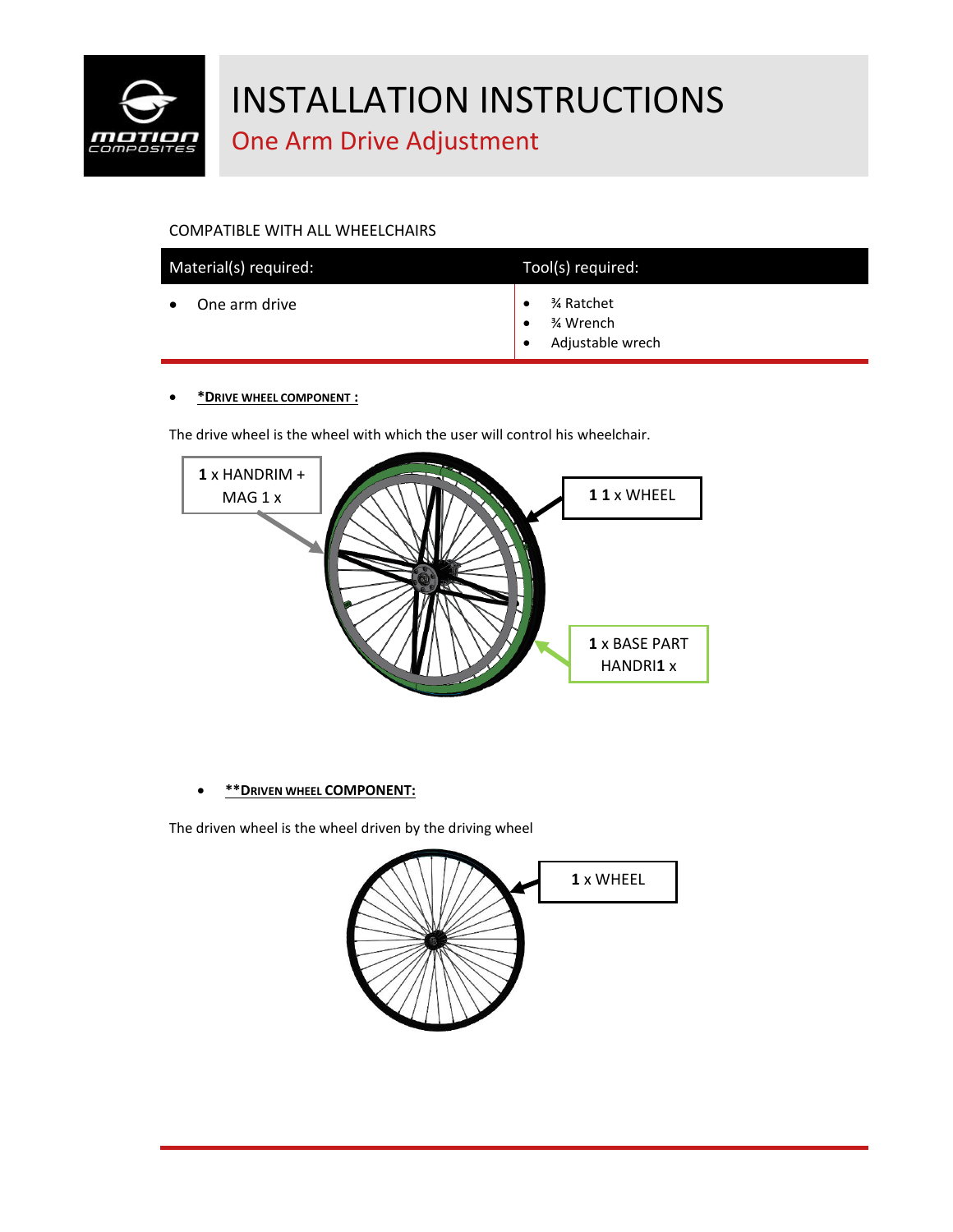

## One Arm Drive Adjustment

• **HARDWARE ASSEMBLY :**

Detailed view :



Exploded view :

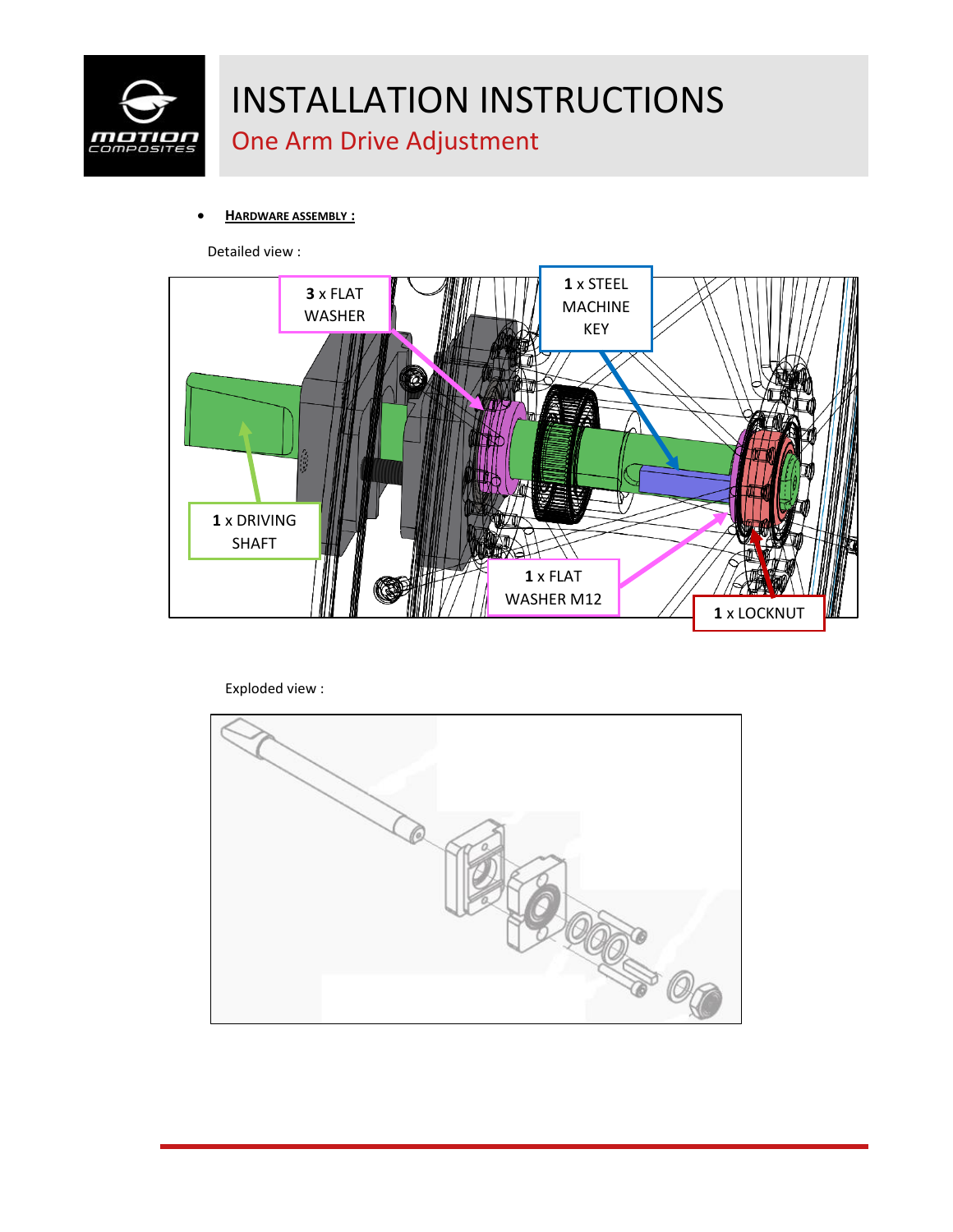

## One Arm Drive Adjustment

#### • **BEFORE STARTING:**

Before carrying out the disassembly, **check what type of tire is installed on the rims**:







**BIDIRECTIONAL** TREAD

If a BIDIRECTIONAL TREAD type is installed on the rim, go directly to the **Procedure** without considering the operation **Reverse the direction of the tire (Op.5).**

If a UNIDIRECTIONAL TREAD type is installed on the rim, the operation **Reverse the direction of the tire (Op.5)**  should be considered.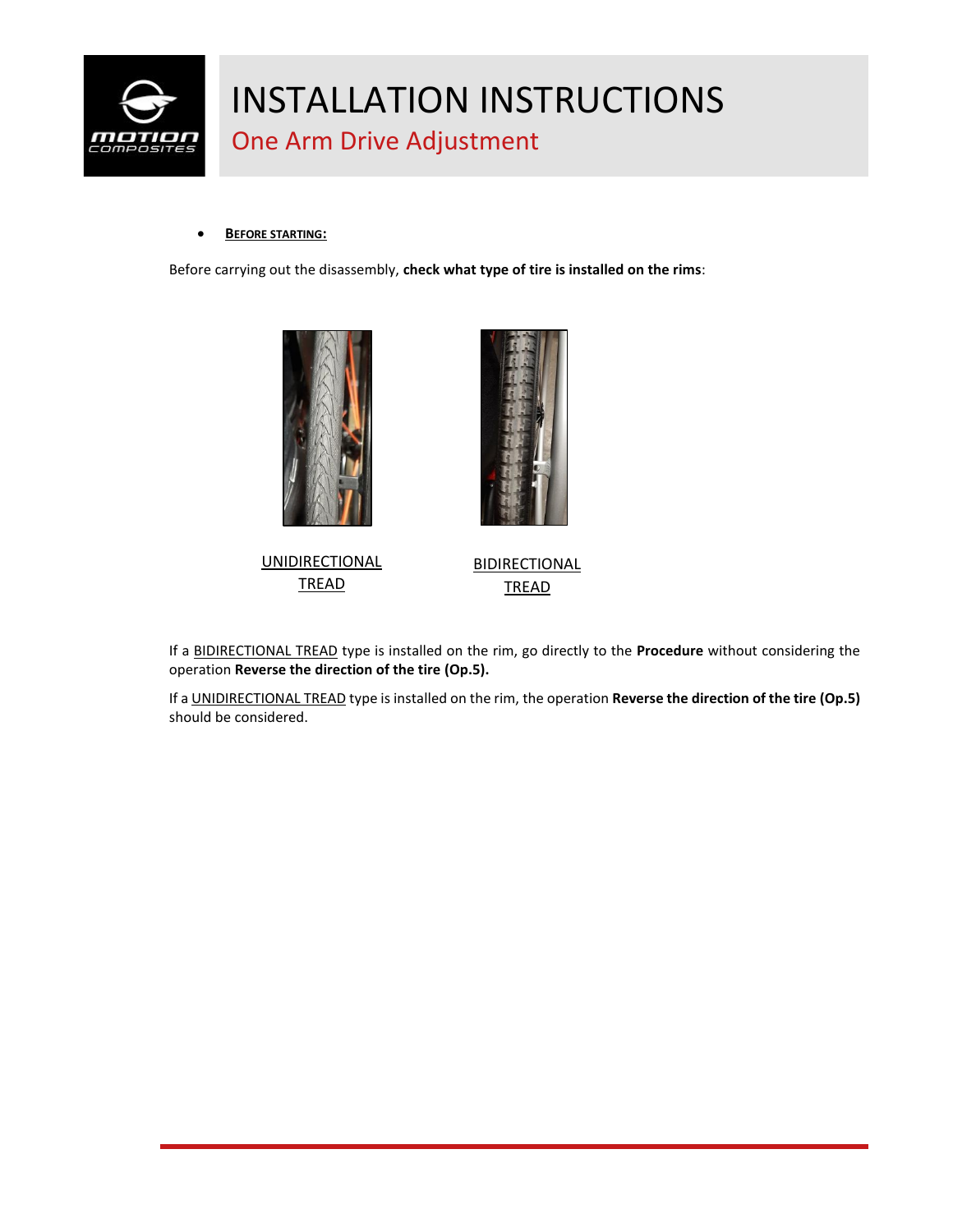

### One Arm Drive Adjustment

**Note:** Before starting, make sur you have **removed the extensible transmission shaft** between the two wheels.

1. Remove the drive wheel\*: Remove the **driving shaft** from the wheel hub by using the adjustable wrench and ¾ wrench.



3. Remove **the driven wheel\*\*:** Remove the **driving shaft** from the wheel hub by using the adjustable wrench and ¾ wrench.



2. Removed **the steel machine key**: Remove **the steel machine key** from the wheel hub. In case of difficulties, use a screwdriver and a hammer to dislodge it**. BE CAREFUL TO NOT DAMAGE THE STEEL MACHINE KEY**.



4. Removed **the steel machine key**: Remove **the steel machine key** from the wheel hub. In case of difficulties, use a screwdriver and a hammer to dislodge it. **BE CAREFUL TO NOT DAMAGE THE STEEL MACHINE KEY.**



- 5. Change the direction of the unidirectional tread tire on the rim: Deflate the tires in order to be able to unload them from the rims, and turn them over in order to modify the direction of the treads. Then inflate.
- 6. Install **the drive wheel\*:** Insert the **driving shaft** inside the wheel hub, the handrim and mounting plate. **BE SURE TO RESPECT THE HARDWARE ASSEMBLY OF THE WHEEL (Page 2).**



7. Install **the steel machine hey:** Align grooves included in **the driving shaft** and the wheel hub. Insert **the steel machine key**. In case of difficulties, use a screwdriver and a

hammer to dislodge it. **BE CAREFUL TO NOT DAMAGE THE STEEL MACHINE KEY**.